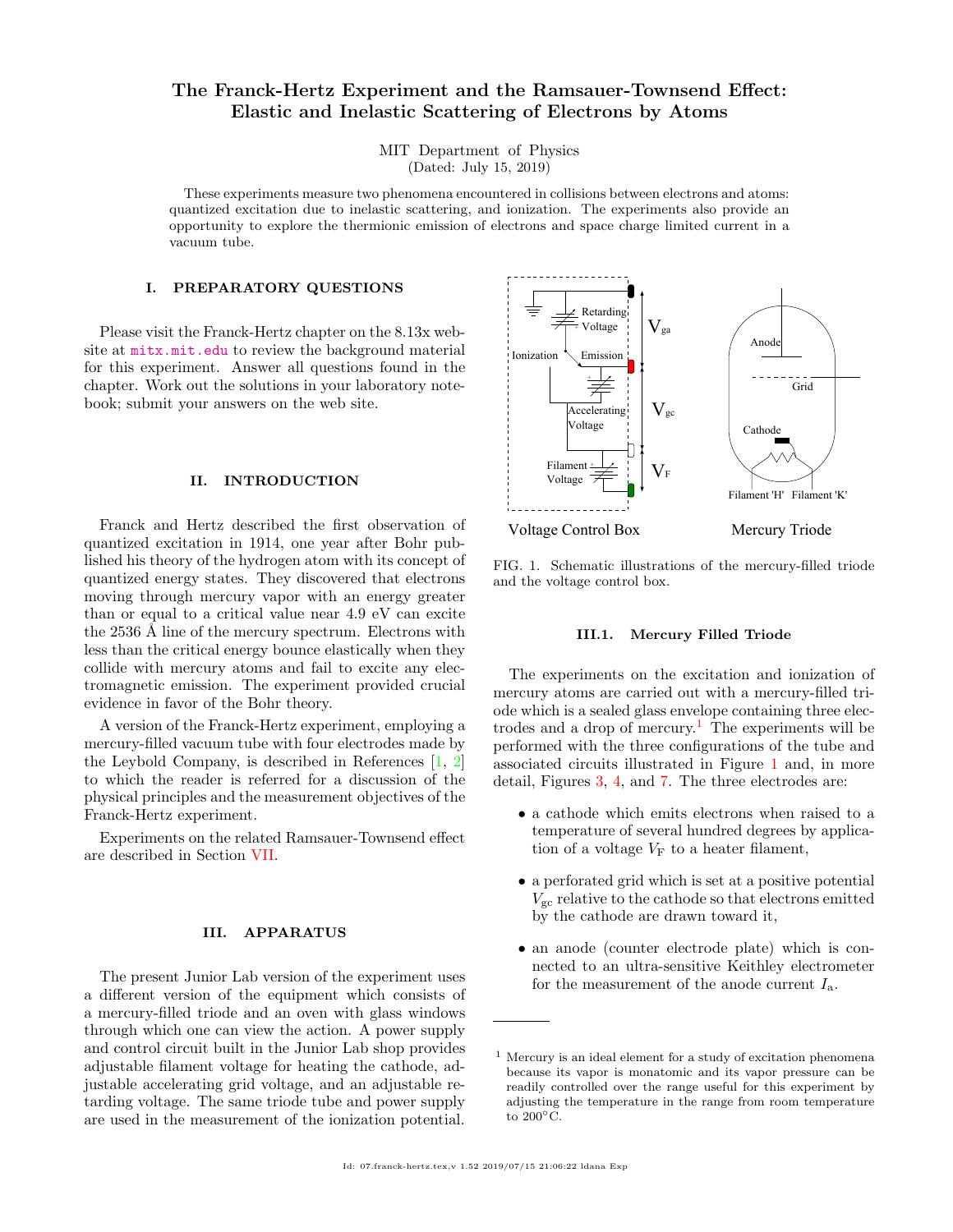In the Junior Lab apparatus, the distance from the cathode to the perforated grid is 8mm while the distance between the grid and the anode is small (of order 1mm).

All of the measurements in these experiments can be made with total tube currents (*i.e.* cathode current  $=$ anode  $+$  grid current) of 1000 nA or less. To prolong the useful life of the tube care should be taken not to exceed 1000 nA.

### III.2. Voltage Control Box

The voltage control box, built by Junior Lab staff, is used to supply the desired voltages to the mercury-filled triode. The control box functions as three variable voltage supplies, shown in Figure [1:](#page-0-1)

- the filament voltage  $V_F$ , which controls the temperature of the cathode
- the accelerating voltage  $V_{\rm gc}$ , between the grid and the cathode
- the retarding voltage  $V_{\text{ga}}$ , between the grid and the anode.

The values for the voltage supplies can be measured using the "Isolated D.C. Voltmeter" outputs. These outputs are designed for use with a voltmeter that does not have any connection to the wall or ground, *i.e.* a multimeter. See Section [III.4](#page-1-0) for how to connect any of the circuit outputs to an oscilloscope.

It is wise to start each session by disassembling whatever wired-up circuit the previous users may have left. The only way to know for sure how a circuit is connected is to wire it yourself.

The control box has four circuit outputs which are color coded:

- Black is the common ground. It should be connected to the banana jack with the ground symbol near the anode connection on the oven chassis. This will establish a common ground.
- Red is connected to different points for different measurements during the experiment.
- White goes to the 'K' side of the filament, which determines the potential at the cathode. In our boxes, this is the banana jack on the right side.
- Green goes to the 'H' side of the filament, which determines the electrical power going through the filament (which has a fairly low resistance).

#### III.3. Electrometer

An ultra-sensitive Keithley Model 6485 picometer is used to measure the current from the anode to the labratory ground. Similar to the Keithley 614 that is used in Photoelectric Effect, it is essential that the input cable be kept stationary during measurements. Zero check should also be engauged before connecting and disconnecting cables, and for optimal accuracy it is recomended you zero correct the picometer before use. All of this can be found in the Keithley 6485 instruction manual. To zero correct

- 1. Enable zero check (ZC message displayed).
- 2. Select the range that will be used for measurement.
- 3. Press ZCOR to enable zero correct (ZZ message displayed).
- 4. Press ZCHK to disable zero check.
- 5. Readings can now be taken from the display. The CZ message indicates that the reading is zero corrected.

# <span id="page-1-0"></span>III.4. Oscilloscope Setup

In this experiment you may wish to use an oscilloscope to measure a voltage difference where neither of the measurement points are at the ground potential (most notably, the accelerating voltage). This cannot be done using a banana-to-BNC connector from the voltage control box isolated voltmeter output, because the oscilloscope will make a connection between the negative output and ground. As neither of the outputs are supposed to be at the ground potential, this will have adverse effects on the circuit.

Instead, a floating voltage measurement may be set up using two oscilloscope probes:

- 1. Check that the oscilloscope probes are  $10\times$  probes or that the probes are set to  $10\times$ . This is needed to increase the impedance of the probe-oscilloscopeground connection and prevent the measurement from affecting the control box outputs.
- 2. On the oscilloscope, go to the Channel 1 menu and change the probe setting to  $10 \times$  or 10:1. Do the same for Channel 2. This tells the oscilloscope you are using  $10\times$  probes.
- 3. Connect the probes to the voltage difference on the control box as shown in Figure [2.](#page-2-0) The probes can be connected to the actual circuit outputs or the isolated voltmeter outputs.
- 4. Use the math function built into the oscilloscope to subtract channel 1 from channel 2.

The math function displayed is the voltage difference. When saving data from the oscilloscope, the math function will not be saved. Make sure both channel 1 and 2 are saved so the math function can be reconstructed during analysis.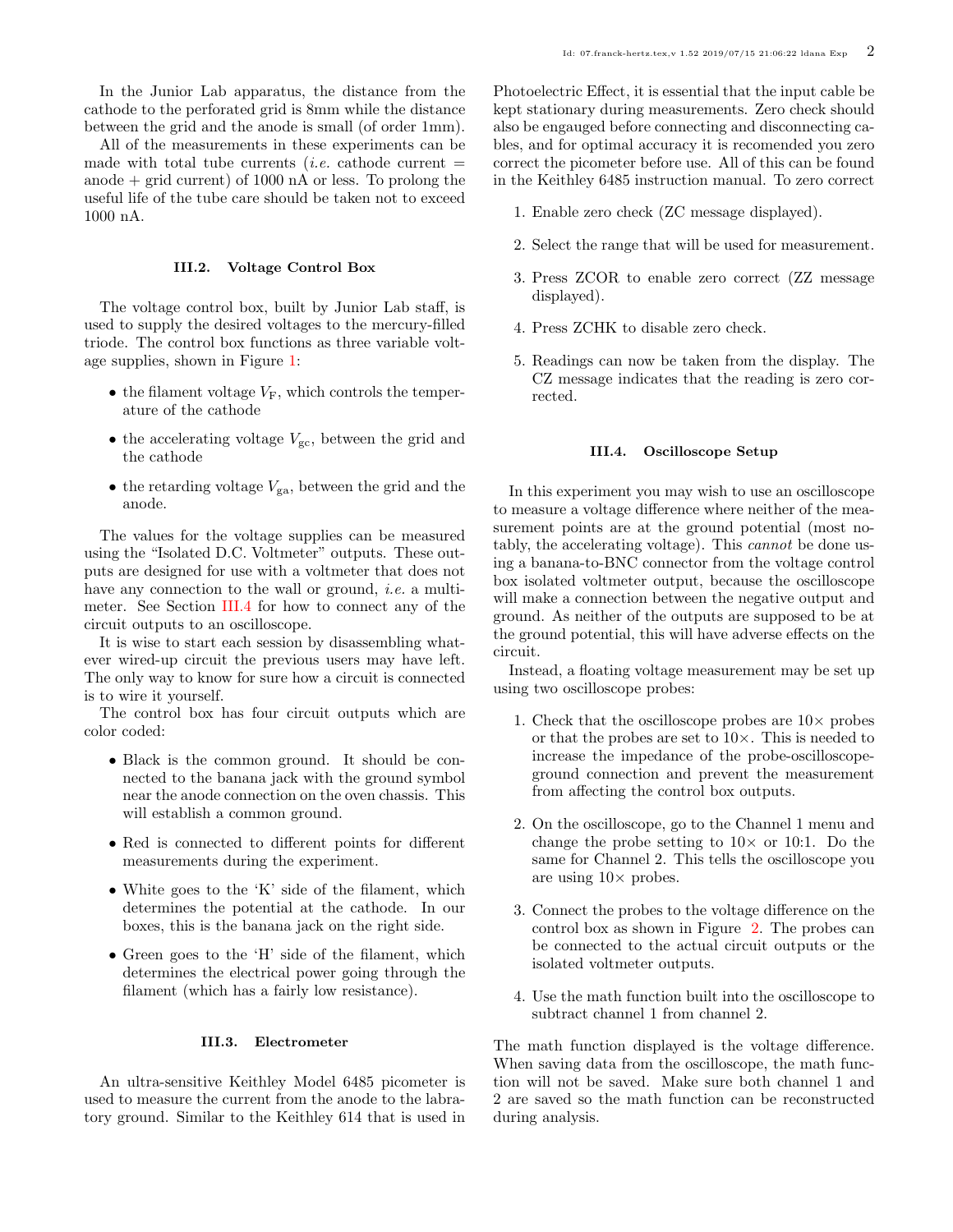Several sections of this experiment require the mercury filled triode be heated above room temperature to increase the mercury vapor pressure. A ceramic heating element is situated below the triode and is used to heat the apparatus. Plug the oven electrical cord into the variable AC source (variac) and the variac into the wall outlet. The variac can then be used to set the oven temperature. WARNING: The heater should never receive more the 75 volts AC.

### III.6. Grounding

The electrometer and oscilloscope make connections between the negative input from the BNC cable and the ground of the electrical outlet. To prevent ground loops from affecting the experiment, the voltage control box, electrometer, and oscilloscope must all share the same ground. This is done by plugging all three boxes into the same wall circuit. The electrical outlets in lab are labeled with numbers indicating which circuit each outlet is on.

# <span id="page-2-1"></span>IV. THERMIONIC EMISSION OF ELECTRONS AND SPACE CHARGE LIMITED CURRENT

Consider first the situation in the tube connected as shown in Figure [3.](#page-3-0) At room temperature the vapor pressure of the mercury is so low that the mean free path of electrons emitted by the cathode is large compared to the dimensions of the tube (∼8 mm). When the cathode is heated by the filament, it emits electrons in a process called thermionic emission. In thermionic emission, electrons near the top of the Fermi distribution in the metal penetrate the potential barrier at the surface and escape. The kinetic energies of the emitted electrons roughly follow a Maxwell-Boltzmann distribution with a mean energy  $E_0$  near  $kT$ , where T is the cathode temperature.



<span id="page-2-0"></span>FIG. 2. The setup necessary to measure a floating voltage from the voltage control box with an oscilloscope.

In the steady state, with the grid at a positive potential relative to the cathode, the emitted electrons form a cloud of negative charge over the surface of the cathode. This cloud changes the local electric field, suppressing electron emission by forcing lower energy electrons back to the cathode. This condition is known as space charge limited current. The physics of thermionic emission and space charge limited current is discussed in [\[1\]](#page-7-0) for a tube with ideal cylindrical geometry. Our tube, designed for other purposes, has a different geometry that does not lend itself to a "clean" experiment in thermionic emission. Nevertheless the qualitative characteristics of space-charge limited current can be observed with it.

The first part of the experiment is an exploration of the dependence of the total tube current on two quantities: (1) the filament voltage which controls the temperature of the cathode and thus the emitted current density and (2) the accelerating potential between the electron emitting cathode and the grid. You will find a filament voltage which will be used throughout the rest of the experiment. The measurements are made at room temperature (20 −  $25^{\circ}$ C).

# IV.1. Procedure for Exploring Thermionic Emission

- 1. Connect the tube as shown in Figure [3.](#page-3-0) Set the toggle switch to 'emission'. Set the filament voltage  $V_{\rm F}$  and the retarding voltage  $V_{\rm ga}$  to their lowest values ( $\sim 1.2$  V and 0 V, respectively).
- 2. In order to measure the TOTAL tube current, the grid and anode currents should be summed at the electrometer input with coaxial cables and a BNC 'T' connector. Use a two-prong banana plug-to-BNC adapter at the grid terminal on the triode tube, taking care as to which side of the banana plug adapter is connected to the grid's banana jack.
- 3. Set the accelerating voltage  $V_{\rm gc}$  to its highest voltage, about 60V. The retarding voltage control should still be at  $V_{\text{ga}} = 0$ . Increase  $V_{\text{F}}$  in small steps until the total current is between 100 and 1000 nA. Tabulate and plot the total current (grid  $+$  anode)  $I_{\text{ag}}$  versus  $V_{\text{F}}$  as you proceed.
- 4. Set  $V_{\rm F}$  at a value for which  $I_{\rm ag}$  is in the range  $100$ – 1000 nA when  $V_{\rm gc} \approx 60$  V. Allow several minutes for the current to stabilize to ensure the current will remain in the desired range. Do not allow the current to remain above 1000nA, as that will shorten the life of the apparatus.
- 5. Now, tabulate and plot  $I_{\text{ag}}$  as a function of  $V_{\text{gc}}$ , shifting scales on the electrometer as needed. You may find that the current drifts substantially at any given setting of  $V_F$  and  $V_{gc}$ . Don't panic. The purpose of this section is to obtain a rough idea of how the cathode current, i.e. the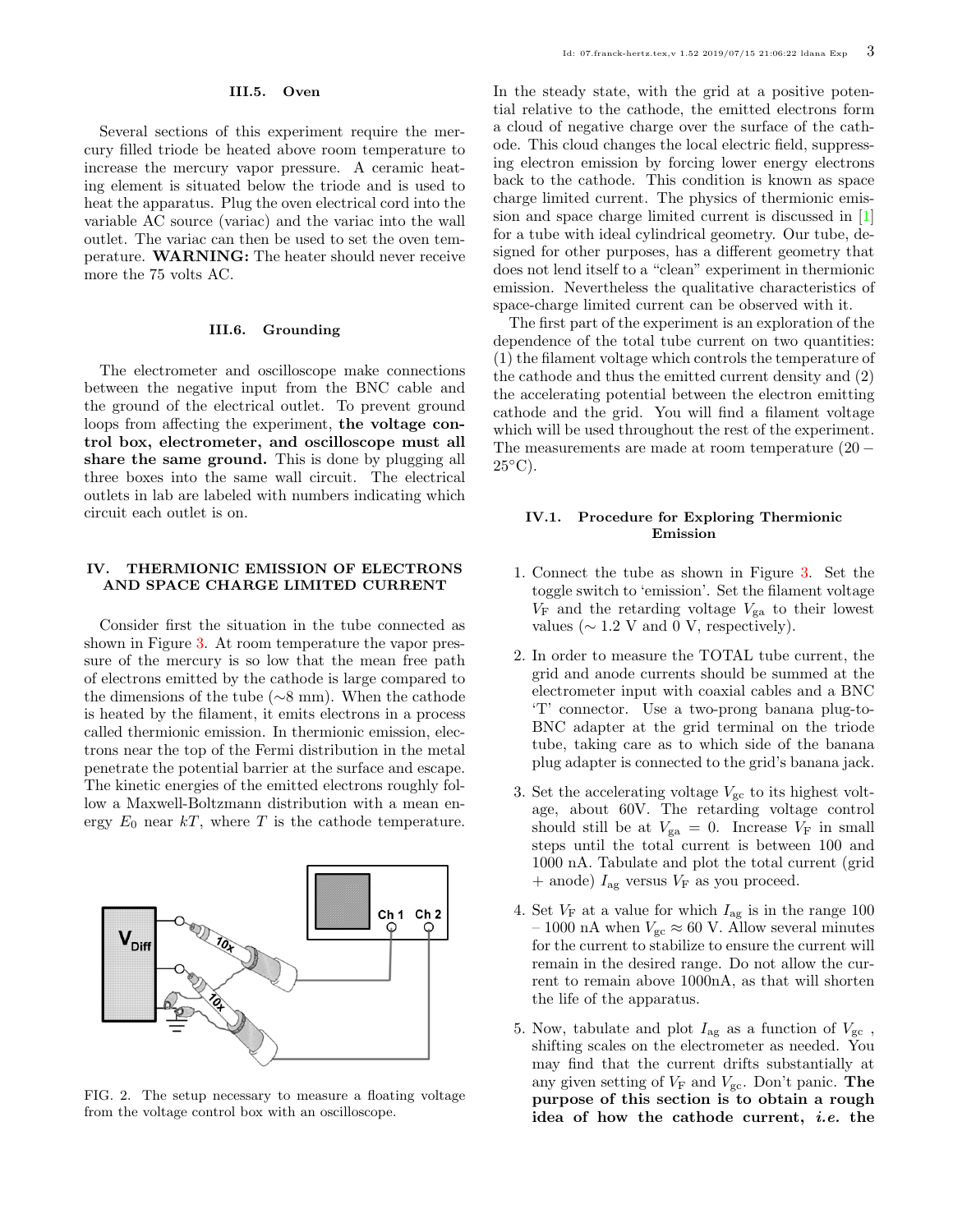total tube current, is affected by the cathode temperature and the accelerating voltage. Don't spend a lot of time trying to perfect these particular data. Since the tube characteristics change significantly with usage, you should start each session with a similar rough check of  $I_{\text{ag}}$  versus  $V_{\text{F}}$  with  $V_{\text{gc}}$  set to ∼60 V and the oven at room temperature.



<span id="page-3-0"></span>FIG. 3. Schematic diagram of the tube and circuit for measurements of space charge limited current from thermionic emission. The voltmeter labeled  $V_{\text{gc}}$  is the 'Isolated D.C. Voltmeter' outputs connected to a floating (non-grounded) voltmeter.

## <span id="page-3-2"></span>V. IONIZATION POTENTIAL OF MERCURY

In this next experiment the tube is connected as shown in Figure [4](#page-3-1) so that the anode is maintained at a negative potential of a couple of volts with respect to the cathode. In this condition it is energetically impossible for any electrons to reach the anode. When the grid potential is made positive with respect to the cathode, electrons are accelerated to the grid. Some pass through the grid into the space between the grid and anode, but all are eventually pulled back and collected by the grid. However, if the electrons that enter the space between the grid and anode have sufficient energy to ionize the mercury atoms, then the resulting positive mercury ions are drawn to the anode and a *positive* current is registered by the electrometer. The experiment consists of measuring the anode current as a function of the grid-to-cathode potential difference. Analysis of the current-voltage relation yields a measure of the ionization potential.

The first task is to determine the optimum oven temperature for measurement of the ionization effect. If the



<span id="page-3-1"></span>FIG. 4. Schematic diagram of the mercury-filled triode in the configuration for measurement of the ionization potential of mercury. After you complete the connections check all the potential differences in your setup with the floating Fluke voltmeter and verify that they are consistent with the instructions. Note that the mode-selecting toggle switch should be in the 'Ionization' position.

vapor pressure of the mercury is too low, then electrons entering the grid-to-anode region with sufficient energy to cause ionization will have a small probability of collision (long mean free path) and the ion current collected by the anode will be too small for accurate measurement. If the vapor pressure is too high, then electrons will suffer inelastic collisions in the space between the cathode and grid as soon as their energies slightly exceed the energy required to raise mercury atoms to their first excited (not ionized) state and will therefore never attain sufficient energies to cause ionization.

# V.1. Ionization Potential: Procedure

- 1. Connect the tube as shown in Figure [4.](#page-3-1) Make sure that you switch the toggle switch to 'ionization'.
- 2. Set the filament voltage at the value which gives a total tube current in the range 100–1000 nA when  $V_{\rm gc} \approx 60$  V, as determined in Section [IV.](#page-2-1)
- 3. Set the accelerating voltage  $V_{\rm gc}$  to 25 V (measure with the floating voltmeter connected between cathode and grid), which is a few volts above the ionization potential. You should see a blue glow from the cathode. This is lower-energy photon emission of the ionizing mercury in the visible spectrum. If you do not see this glow, raise  $V_{\rm gc}$  or  $V_{\rm F}$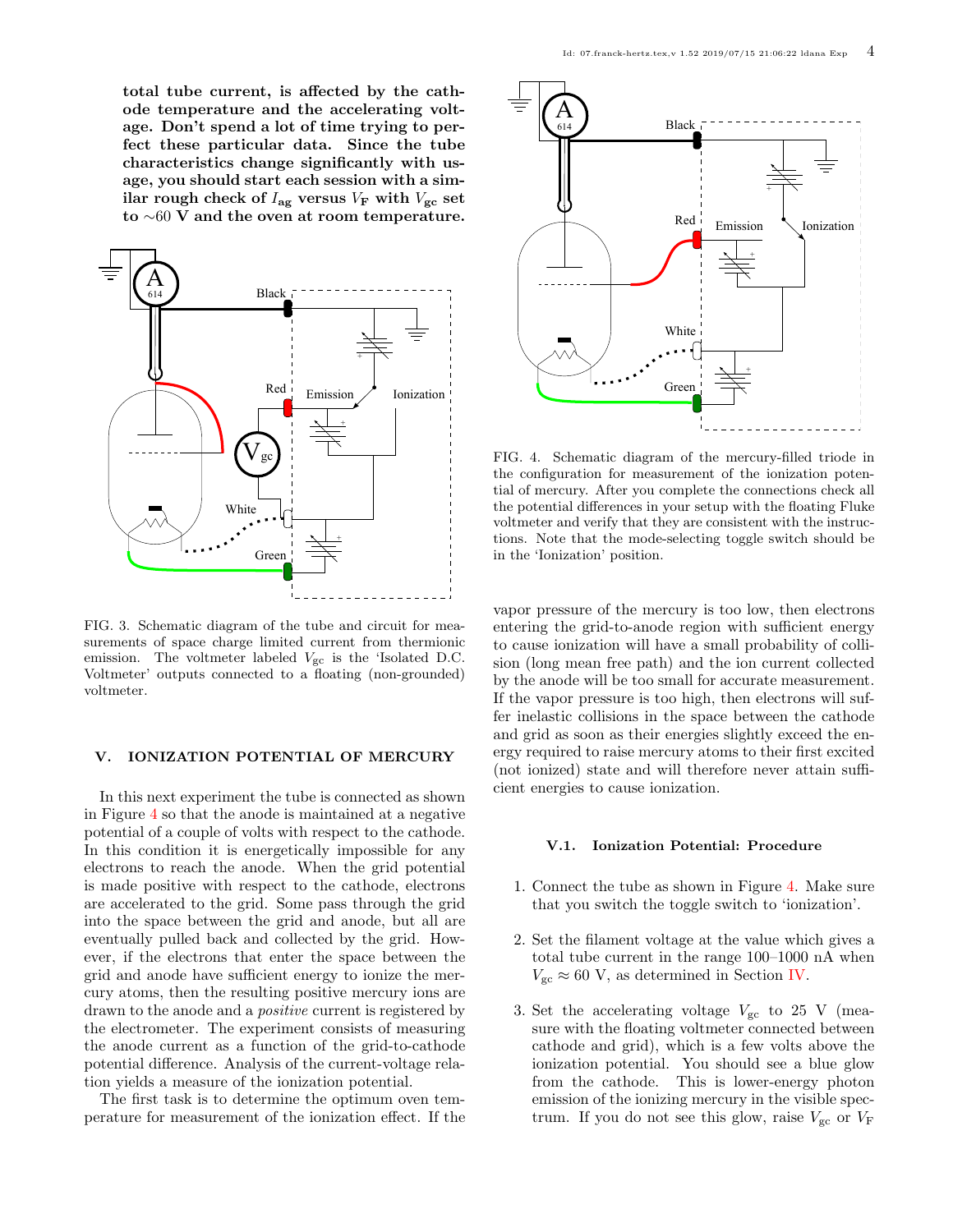until you see it, then return to your original settings.

- 4. Set the retarding voltage so the cathode potential is 2 V above the anode potential.
- 5. Measure and plot the anode current as a function of oven temperature between 30 and 130 degrees Celsius in steps of 10 degrees and then repeat as it cools down back to room temperature. (DO NOT EXCEED 200◦C). Explain what you observe in terms of the effect of temperature on the mean free path of the electrons. Discuss the time constants involved in the determination and setting of the desired operating temperature and how you might optimize this in future sessions. In light of your results, select an optimum temperature for the following measurement of the ionization potential and adjust the variac so as to maintain that temperature. When you repeat the experiment in later sessions, you might consider varying the oven temperature to measure its effect.
- 6. Set the variac at the optimal temperature setting and tabulate and plot the anode current  $I_a$  as a function of the accelerating voltage  $V_{\rm gc}$ , using the picoampere and nanoampere scales. To avoid damaging the tube by a runaway discharge do not exceed an accelerating voltage of 25 V in this part of the experiment.

#### V.2. Ionization Potential: Analysis

Estimate the value and uncertainty of  $V_{\rm gc}$  when ionization just begins in the region between the grid and the anode. Using results from the subsequent experiment on the excitation potential, you will be able to correct your result for the effect of the contact potential.

### VI. THE EXCITATION POTENTIAL OF MERCURY

In the excitation potential experiment the tube is connected as shown in Figure [7](#page-5-0) where the grid is at a higher potential then the cathode and anode. An idealized description of the excitation potential experiment can be made using the following assumptions (all inaccurate in varying degrees as the previous experiments have shown):

- All electrons emerge from the cathode with zero velocity.
- The number of electrons emerging from the cathode is unaffected by the accelerating field between the cathode and grid.
- The energy of an electron is unaffected by collisions with the mercury atoms as long as their energy is

below that of the first excited state. Therefore all electrons at a given position between the cathode and grid have the same energy.

- All electrons that pass through the grid with energies less than the retarding potential between the grid and anode are pulled back and collected by the grid; all electrons with energy more than the retarding potential are collected by the anode.
- The inelastic cross section of mercury for electrons with energies above the critical value is so large that such electrons travel a negligible distance before suffering inelastic collision.

Were all these assumptions valid, a plot of anode current  $I_a$  against accelerating voltage  $V_{gc}$  would appear as shown in Figure [5.](#page-4-0) The separation between successive current increases (or decreases) is equal to the excitation potential of the first excited state of the Hg atom. The width of the minima in negative current is determined by the retarding potential between the grid and the anode. The difference between the accelerating voltage at the first drop and the excitation potential is the difference between the work functions of the cathode and grid metals, i.e. the contact potential between the two metals. In reality the  $I_a$  versus  $V_{gc}$  curve will depart considerably from the ideal for a variety of reasons.



<span id="page-4-0"></span>FIG. 5. Plot of anode current against accelerating voltage  $V_{\text{gc}}$ implied by set of idealized assumptions.  $V_{\rm cp}$  is the contact potential.

Figure [6](#page-5-1) illustrates the electric field with the voltages set for the measurement of the excitation potential in the idealized case of plane parallel electrodes. Also shown are the trajectories of two electrons, each interrupted by elastic and inelastic collisions. At gas pressures so low that the mean free path of the electrons is large compared with all relevant distances, the motion is ballistic and the fraction of the electron current intercepted by the grid is approximately the fraction of area covered by the fine grid wires. At gas pressure so high that the mean free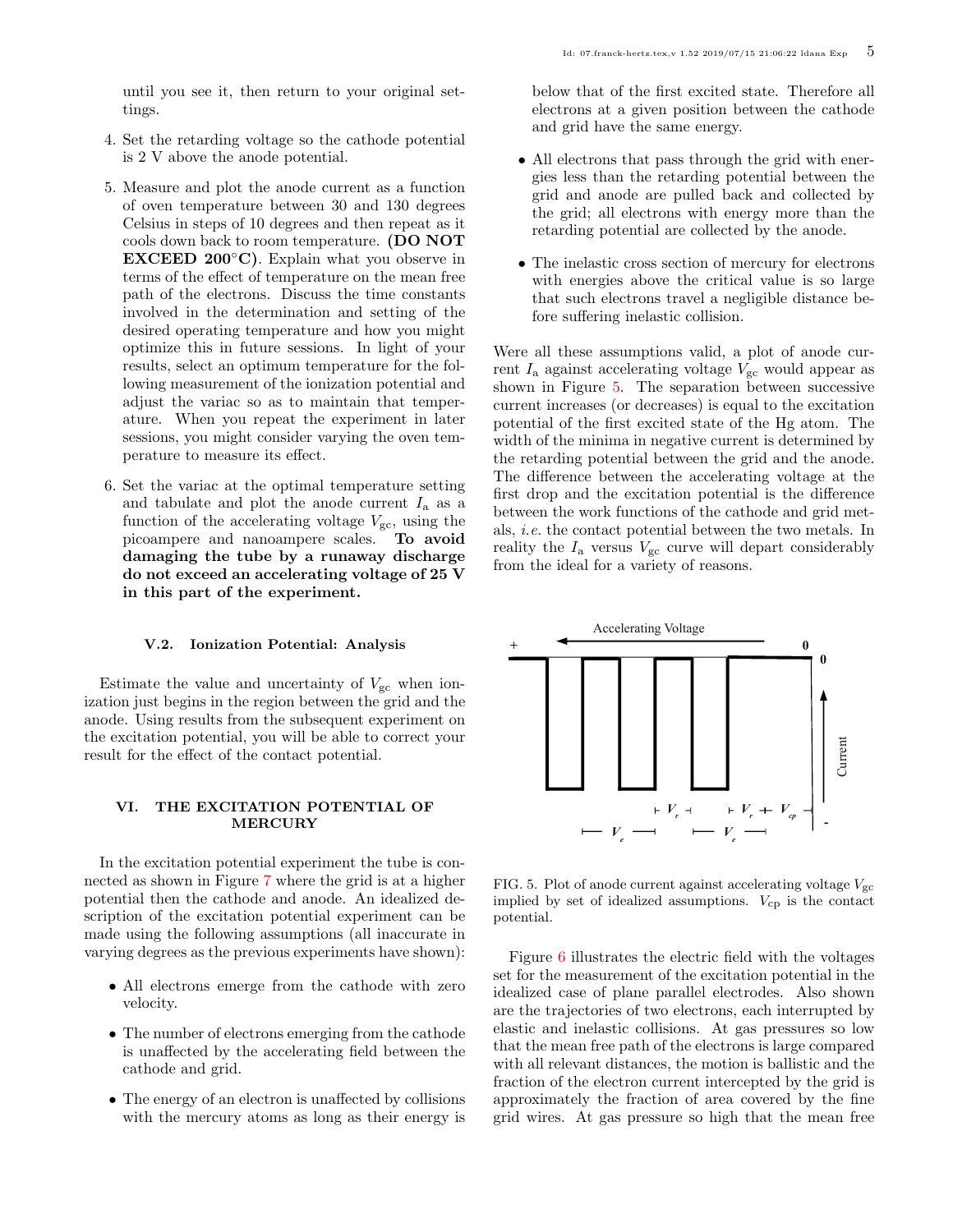path is short compared with all dimensions, including the wire diameter, the electron orbits jitter along the field lines. Regardless of their energy, they are mostly intercepted by the grid since most of the field lines end there.



<span id="page-5-1"></span>FIG. 6. Schematic illustration of the electric field lines in the measurement of the excitation potential. Two electron trajectories are illustrated. Elastic and inelastic scatterings are indicated by "e" and "i", respectively. One electron is caught by the grid G. The other makes it to the anode A.

Note that the lowest excited state of mercury is the 6 <sup>3</sup>P<sup>0</sup> state, which is metastable: a dipole transition to the ground state is forbidden. Its lifetime is  $\sim 10^5$  times that of ordinary allowed transitions. As the electrons accelerate toward the grid they acquire sufficient energies to excite a mercury atom in the ground state to the 6 <sup>3</sup>P<sup>0</sup> state. Because the excited atoms decay slowly, their number builds up to the point where most of the electronmercury atom interactions become elastic collisions off of excited atoms. The  $6^3P_1$  state is not metastable and decays immediately by emission of a 2536 Å photon. Franck and Hertz detected these photons through a window in their tube. Having measured the threshold voltage V at which the photons appeared, they could derive a value for  $h = Ve\lambda/c$ . The agreement with the values obtained previously by Planck, Einstein, and Bohr from their theories of the blackbody spectrum, the photoelectric effect, and the hydrogen spectrum, respectively, was a striking and historic confirmation of the new quantum theory.

#### VI.1. Excitation Potential of Mercury: Procedure

- 1. For the excitation potential measurement connect the tube as shown in Figure [7.](#page-5-0) Check all the potentials with the floating voltmeter.
- 2. Set the oven temperature at so that the mean free path of the electrons is short compared to the cathode-grid distance.
- 3. Set the filament voltage to a value that would give a *total* tube saturation current (anode  $+$  grid) in the range 100–1000 nA at room temperature, as measured in Section [IV.](#page-2-1)
- 4. Set the retarding voltage at a value between 0.1 and 2 volts. Electrons that pass through the grid with less than enough energy to overcome the retarding potential are turned back to be collected by the grid. Higher energy electrons reach the anode and are registered as a negative current by the Keithley electrometer.
- 5. By hand or by using the ramp function, sweep the accelerating voltage,  $V_{\text{gc}}$ , from 0 to 60 volts and note the occurrence of maxima and minima in the anode current  $I_a$  (probably best done on the picoampere scale). Measure and tabulate the values of  $V_{\rm gc}$  at the maximum and minimum values of the current, and the corresponding maximum and minimum anode currents. In the measurement of the excitation potential, the accelerating voltage is between the cathode and grid. Neither of these electrodes is at ground potential. Therefor, if  $V_{\rm gc}$ is measured on the oscilloscope, the measurement must be set up following Section [III.4.](#page-1-0)



<span id="page-5-0"></span>FIG. 7. Circuit arrangement for measurement of the critical excitation potential.

### VI.2. Excitation Potential: Analysis

Derive from your data the value and error of the excitation potential. Referring to the plot of  $I_a$  vs.  $V_{gc}$ , at what point between each successive pair of minima do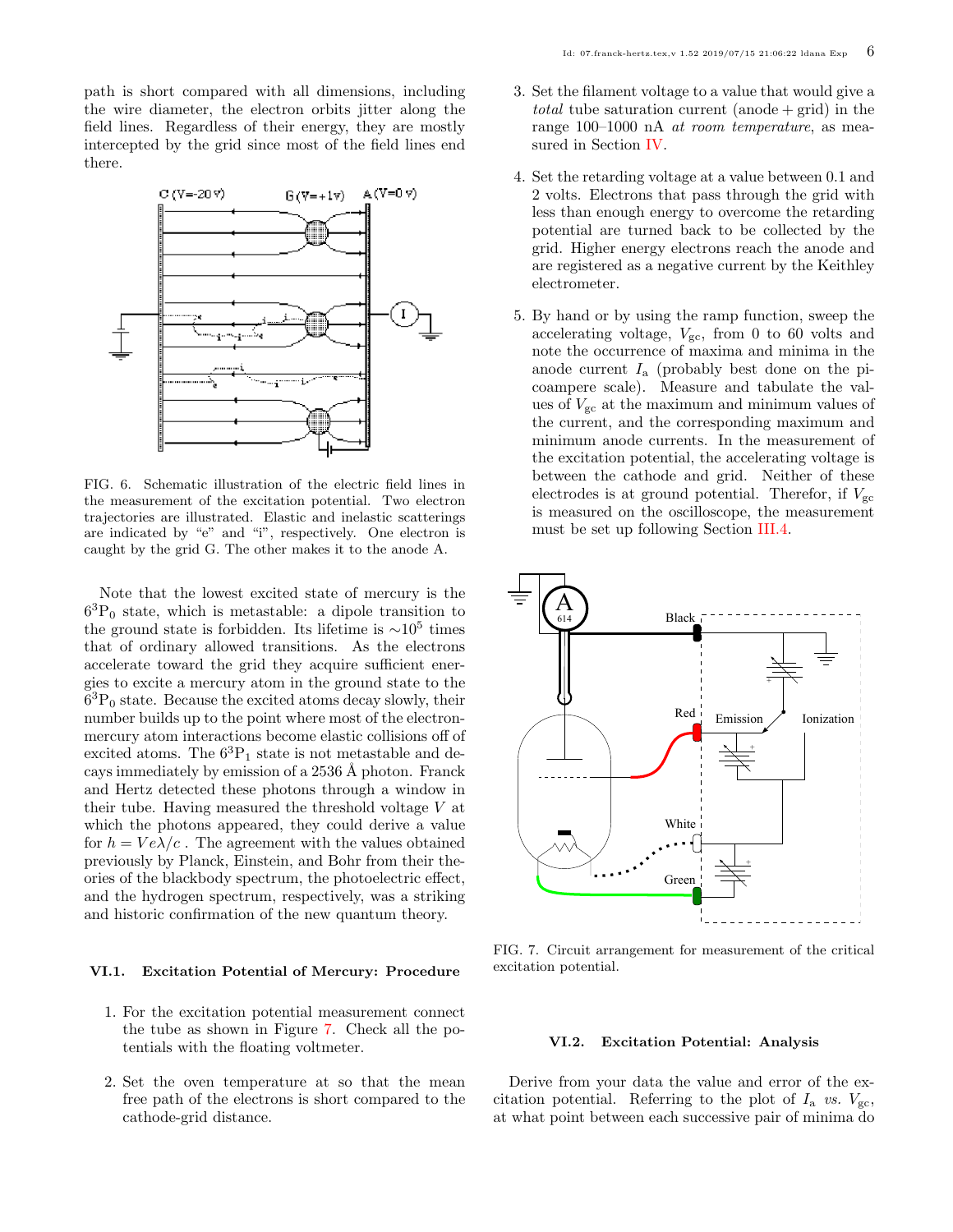you think the next set of excitation events begins? Derive an estimate of the value and error of the contact potential (see [\[1,](#page-7-0) [2\]](#page-7-1) for a discussion of the physics of contact potential) between the cathode and grid. You will need to correct the measurement of the ionization potential in section [V](#page-3-2) by this quantity.

### <span id="page-6-0"></span>VII. THE RAMSAUER-TOWNSEND EFFECT

"The Ramsauer-Townsend effect may be thought of as a diffraction of the electron around the rare-gas atom, in which the wave function inside the atom is distorted in just such a way that it fits on smoothly to an undistorted wave function outside" [\[3\]](#page-7-2).

The result is a near extinction of the scattered  $\ell = 0$ partial wave (s-wave) and a consequent suppression of the scattering cross section. The effect can be observed only when it occurs at an energy below that of the first excited state of the scattering atom. Otherwise it is masked by inelastic scattering. Noble gases provide especially suitable targets because they are monatomic, their outer electrons are in a closed shell, excitation of their lowest excited state requires a comparatively large amount of energy, and they do not attach electrons to form negative ions.

The Ramsauer-Townsend effect was discovered in 1921, before the invention of wave mechanics in 1926 and the discovery of the electron diffraction by Davisson and Germer in 1927. Its explanation in terms of the scattering of matter waves — first suggested by Bohr and worked out in detail by Mott and Massey[\[4\]](#page-7-3) and others on the basis of the Schrödinger equation — was one of the early successes of the new wave mechanics.

The theoretical treatment of the elastic scattering of an electron by a noble gas atom requires the solution of the three dimensional Schrödinger equation for a free electron incident on a spherically symmetric attractive potential. This can be done by the method of partial waves as explained in various intermediate texts on quantum mechanics  $(e.g. [3, 5-7])$  $(e.g. [3, 5-7])$  $(e.g. [3, 5-7])$  $(e.g. [3, 5-7])$  $(e.g. [3, 5-7])$ .

The well-known model of a 1-dimensional scattering problem, solved in many elementary quantum mechanics texts, is often put forward as exhibiting the essential features of wave mechanical behavior that one observes in the Ramsauer-Townsend effect. The 1-D model bears a relation to the real 3-D scattering problem that is similar to the relation which the problem of the energy levels of a particle in a 1-D box bears to the 3-D problem of the hydrogen atom, *i.e.* suggestive, but fairly distant as far as numerical agreement is concerned. In the 1-D scattering problem, one finds the transmission coefficient has maxima at a series of discrete energies for both positive and negative potential wells, whereas in the 3-D case there is only one maximum, and that only for an attractive potential.

The present experiment is described in Reference [\[8\]](#page-7-6). A xenon-filled tube is commercially available in the form of a thyratron switch tube (2D21). The depression of the scattering cross section at the critical energy is indicated by the reduction in the intensity of an electron beam directed from the cathode to the anode.

### VII.1. Ramsauer-Townsend: Apparatus

The apparatus and circuitry are illustrated schematically in Figure ??. Electrons emitted from the heated cathode are accelerated through a small potential difference toward the "grid" which is is actually a metal box inside of which there is no electric field. The electrons that enter the box "drift" through it, and those that emerge from the far end are collected by the anode and measured as a current by the Keithley electrometer. At high vacuum, when the xenon gas is condensed on the glass walls of the thyratron by cooling in liquid nitrogen, the fraction of atoms emitted by the cathode that reaches the anode depends only on the geometry of the electrodes. When the xenon is vaporized, the fraction reaching the anode is reduced by elastic scatterings which deflect electrons from the trajectories that would otherwise bring them to the anode. The amount of the reduction is a measure of the elastic scattering cross section of the xenon atoms. One obtains the required data by measuring the anode current as a function of the accelerating voltage both with and without the xenon vapor.

# VII.2. Ramsauer-Townsend: Procedure

- 1. With all voltages set to their minimum values, connect the circuit as shown in Figure ??, using the Keithley electrometer to measure the anode current and an isolated multimeter to measure the accelerating voltage. Again, the Keithley electrometer should be zero ckecked (ZC) before attaching cables. The thyratron needs around five minutes to warm up before being put into liquid nitrogen.
- 2. Dip the tip of the thyrotron in liquid nitrogen to freeze out the xenon. To reduce the likelihood of cracking the tube by thermal shock, the filament voltage should always be zero as the tube is dipped into the liquid nitrogen.
- 3. With an accelerating voltage of 5 V, increase the filament heater voltage until the anode current is  $10 \mu A$ .
- 4. Leaving the filament voltage at the value just found, tabulate and plot the anode current (shifting to the nanoampere or picoampere scales where necessary) as a function of the accelerating voltage from 5 V down to zero both with and without the xenon vapor frozen out, taking special care in